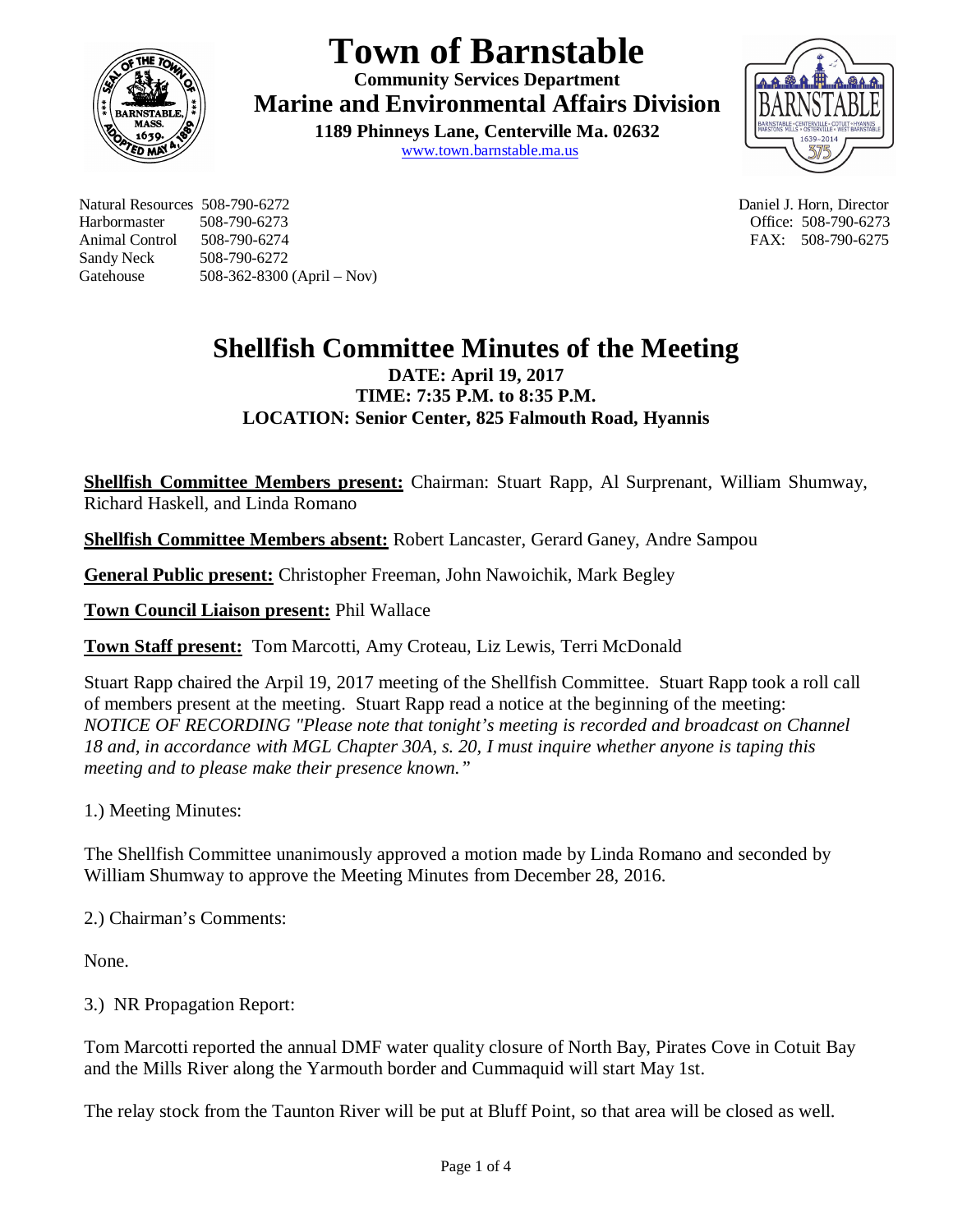East Bay may soon be open seasonally because the water quality has been improving.

- 1. The following were discussed:
	- i. Daniel S. & Elizabeth W. Lynch, Trustees of the Fox Island Realty Trust. Proposed beach nourishment at 132 Fox Island Rd., Marstons Mills as shown on Assessor's Map 096 Parcel 019; Withdrawn from Conservation Commission on 4/18/17.
- ii. Carlo A. & Hillary H. Von Schroeter, Trustees of the Von Schroeter Family Trust. Modify existing pier by adding 3', replacing ramp with 3' x 30' ramp, repositioning float, and dredging in North Bay, Osterville as shown on Assessor's Map 093 Parcels 073 & 079; Continued until 5/21/17 by Conservation Commission.
- iii. Elizabeth C. Logie, Trustee of the Muirkirk Realty Trust. Proposed coastal stabilization consisting of fiber rolls and sand-filled envelopes at 488 Baxters Neck Rd., Marstons Mills as shown on Assessor's Map 075 Parcel 038; Shellfish Committee has no vote on this matter.
- iv. David Drake & Jacqueline Linas. Construct new pier, ramp and float on the Centerville River at 1112 Craigville Beach Rd., Centerville as shown on Assessor's Map 206 Parcel 136; Continued by Conservation Commission until 5/30/17. No vote made.
- v. Cape Beach House LLC. Construction of perched beach at 27 Marchant Avenue, Hyannisport as shown on Assessor's Map 286 Parcel 25.; Shellfish Committee has no vote on this matter
- vi. Robert Goodwin, Trustee of Deep water Realty Trust. Dredge portion of Hyannis inner harbor at 157 Pleasant Street, Hyannis. Shellfish Committee has no vote on this matter

## 2. **Old Business**

Discussion and possible vote regarding the Town of Barnstable Shellfish, Eel, Herring and Aquaculture Regulations:

i. §407-17 C. (1) Tide/Depth restrictions Southside harvest restrictions;

The Shellfish Committee discussed this regulation and the possibility of changing the depth restrictions for pumping on the southside. Natural Resources will develop a plan in changing the depth restriction regulation for the Mills River and Prince Cove.

ii. Wherever the Regulations refer to a "Massachusetts bed certificate" (which term no longer exists in the Division of Marine Fisheries regulations language) change the term to a "Massachusetts commercial shellfish and seaworms permit";

The Shellfish Committee unanimously approved a motion made by Richard Haskell and seconded by Linda Romano to approve to change the wording of "Massachusetts bed certificate" (which term no longer exists in the Division of Marine Fisheries regulations language) to the term a Massachusetts commercial shellfish and seaworms permit";

iii. Wherever the Regulations refer to the word "bag" in terms of a commercial harvest limit change that term to "tote baskets";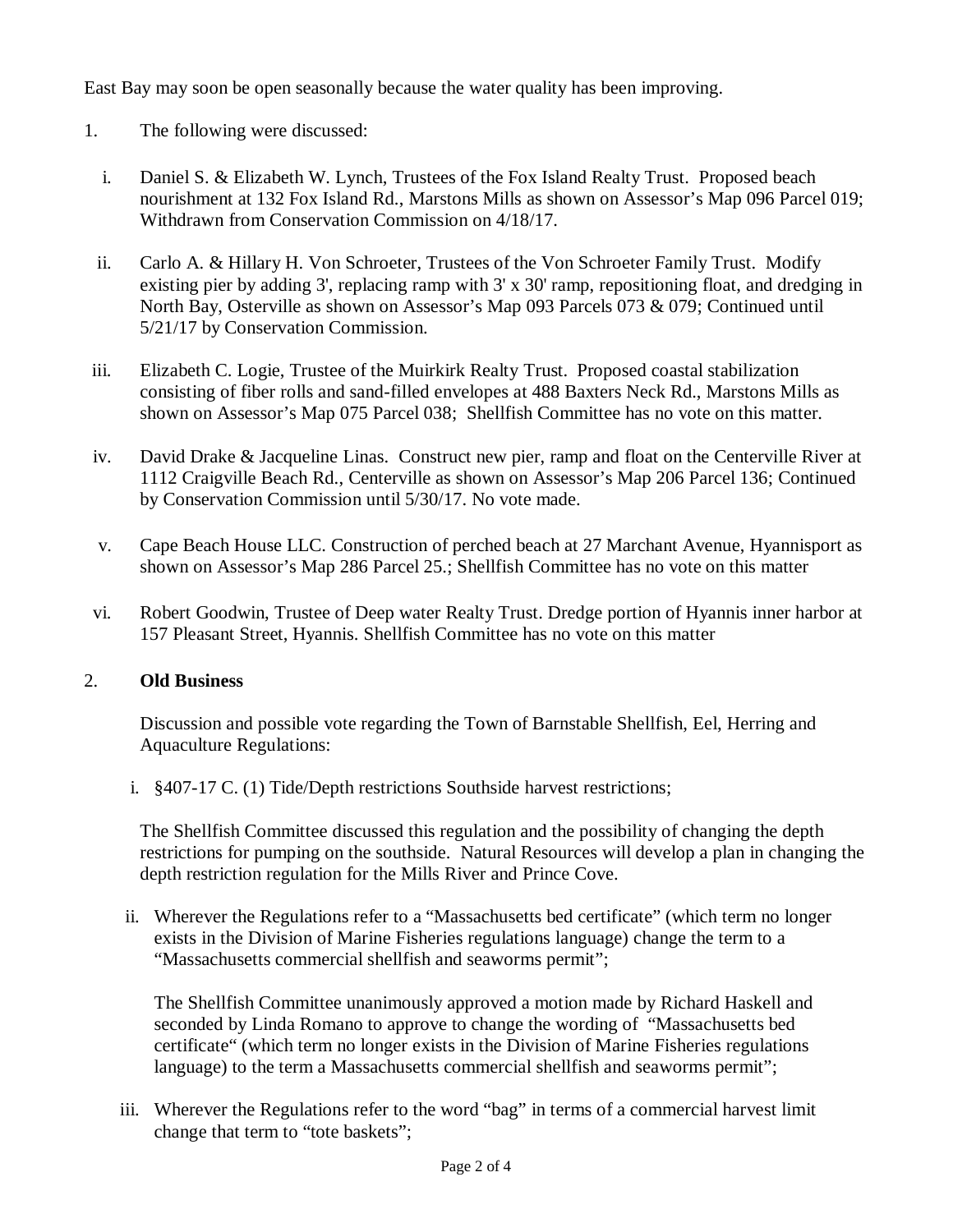The Shellfish Committee unanimously approved a motion made by Linda Romano and seconded by William Shumway to approve to change the wording of "bag" in terms of a commercial harvest limit and change that term to "tote baskets".

## 3. **New Business**

i. Transfer of shellfish aquaculture site ng007, 1.97 acres licensed to Eric Hildreth (lic. # 96-12) to James Bright and issuance of a new license to James Bright for 5 years. Location: ng007: A designated portion (1.97 acres) of intertidal flat in mid-Barnstable Harbor north of Duck Island.

The Shellfish Committee discussed the issue of maximum height restrictions requested by the Harbormaster, changes have been made in Mr. Bright's Application.

ii. Application filed by Kathryn McCarthy-Martin for the renewal of shellfish aquaculture licensed site ng014, being a designated portion (2 acres) of the intertidal flat in mid-Barnstable Harbor north of Sand Island, lic. # 12-02, and issue her a new license for Ten (10) years.

The Shellfish Committee discussed the transfer. The Shellfish Committee unanimously approved a motion made by Al Surprenant and seconded by Linda Romano to recommend approval of the above transfer and renewal.

iii. Application filed by Christopher Freeman for the issuance of a new shellfish aquaculture license for the site located on an intertidal flat in mid-Barnstable Harbor north of Duck Creek and known as site ng 052 consisting of 1.95 acres.

The Shellfish Committee discussed the transfer. The Shellfish Committee unanimously approved a motion made by Richard Haskell and seconded by Linda Romano to recommend approval of the above new application filed by Christopher Freeman for the issuance of a new shellfish aquaculture license for the site located on an intertidal flat in mid-Barnstable Harbor north of Duck Creek and known as site ng 052 consisting of 1.95 acres.

iv. Amending Article IX of the Town of Barnstable Aquaculture License Regulations as follows "**There shall be no equipment or gear made of metal that rises more than eighteen (18") inches above the ocean floor, and equipment or gear made of plastic (or some other equally flexible, non-metal material) higher than twenty-four (24") inches above the ocean floor, within the boundaries of a licensed area**."

The Shellfish Committee discussed the height description and possible changes to the Regulations. No changes will be made at this time.

v. Application filed by Scott Mullin for the issuance of a license to operate a floating upweller system (flupsy) for the sole purpose of culturing shellfish and which will be located in a designated portion of subtidal area in a Millway Marine slip in the Barnstable Inner Harbor the size to be no more than .003 of an acre.